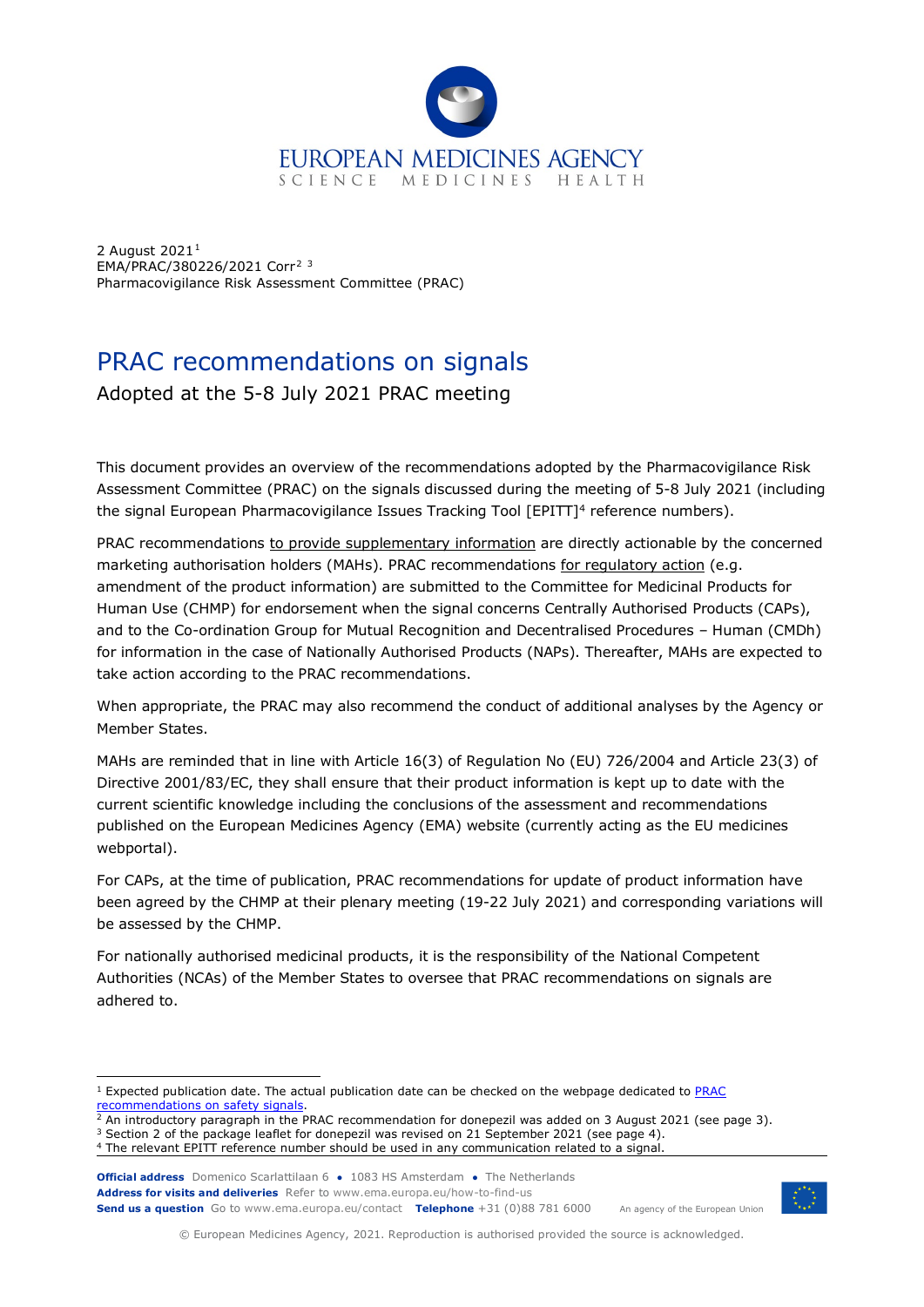Variations for CAPs are handled according to established EMA procedures. MAHs are referred to the available *guidance*. Variations for NAPs (including via mutual recognition and decentralised procedures) are handled at national level in accordance with the provisions of the Member States.

The timeline recommended by PRAC for submission of variations following signal assessment is applicable to both innovator and generic medicinal products, unless otherwise specified.

For procedural aspects related to the handling of PRAC recommendations on signals (e.g. submission requirements, contact points, etc.) please refer to the [Questions and Answers on signal management.](https://www.ema.europa.eu/documents/other/questions-answers-signal-management_en.pdf)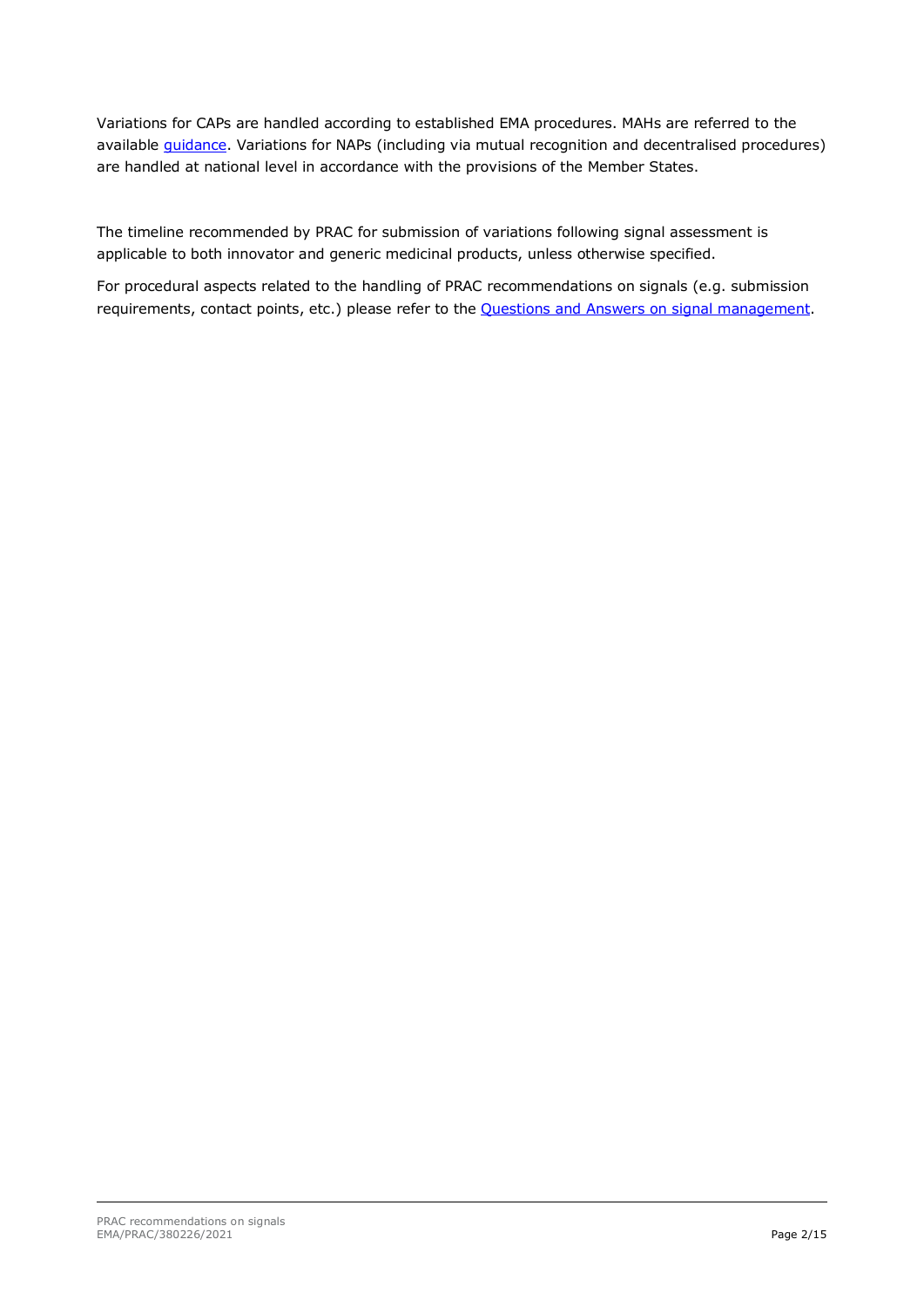# **1. Recommendations for update of the product information[5](#page-2-0)**

# *1.1. Donepezil – Cardiac conduction disorders including QT prolongation and Torsade de Pointes*

| <b>Authorisation procedure</b> | Non-centralised   |
|--------------------------------|-------------------|
| <b>EPITT No</b>                | 19667             |
| <b>PRAC</b> rapporteur(s)      | Martin Huber (DE) |
| Date of adoption               | 8 July 2021       |

# **Recommendation**

Having considered the available evidence in EudraVigilance and in the literature, the PRAC considers that the causal relationship between donepezil and QT interval prolongation and Torsade de Pointes is at least a reasonable possibility and has agreed that the MAH of donepezil -containing medicinal products should submit a variation within 2 months, to amend the product information as described below (new text underlined)<sup>6</sup>:

## **Summary of product characteristics**

4.4. Special warnings and precautions for use

Cardiovascular conditions

Because of their pharmacological action, cholinesterase inhibitors may have vagotonic effects on heart rate (e.g. bradycardia). The potential for this action may be particularly important to patients with "sick sinus syndrome" or other supraventricular cardiac conduction conditions, such as sinoatrial or atrioventricular block.

There have been reports of syncope and seizures. In investigating such patients, the possibility of heart block or long sinusal pauses should be considered.

There have been post-marketing reports of QTc interval prolongation and Torsade de Pointes (see sections 4.5 and 4.8). Caution is advised in patients with pre-existing or family history of QTc prolongation, in patients treated with drugs affecting the QTc interval, or in patients with relevant preexisting cardiac disease (e.g. uncompensated heart failure, recent myocardial infarction, bradyarrhythmias), or electrolyte disturbances (hypokalaemia, hypomagnesaemia). Clinical monitoring (ECG) may be required.

4.5. Interaction with other medicinal products and other forms of interaction

Cases of QTc interval prolongation and Torsade de Pointes have been reported for donepezil. Caution is advised when donepezil is used in combination with other medicinal products known to prolong the QTc interval and clinical monitoring (ECG) may be required. Examples include:

Class IA antiarrhythmics (e.g. quinidine)

Class III antiarrhythmics (e.g. amiodarone, sotalol)

Certain antidepressants (e.g. citalopram, escitalopram, amitriptyline)

<span id="page-2-0"></span><sup>5</sup> Translations in all official EU languages of the new product information adopted by PRAC are also available to MAHs on the **EMA** website

<span id="page-2-1"></span> $6$  Paragraph added on 3 August 2021 (missing in the initial version published on 2 August 2021).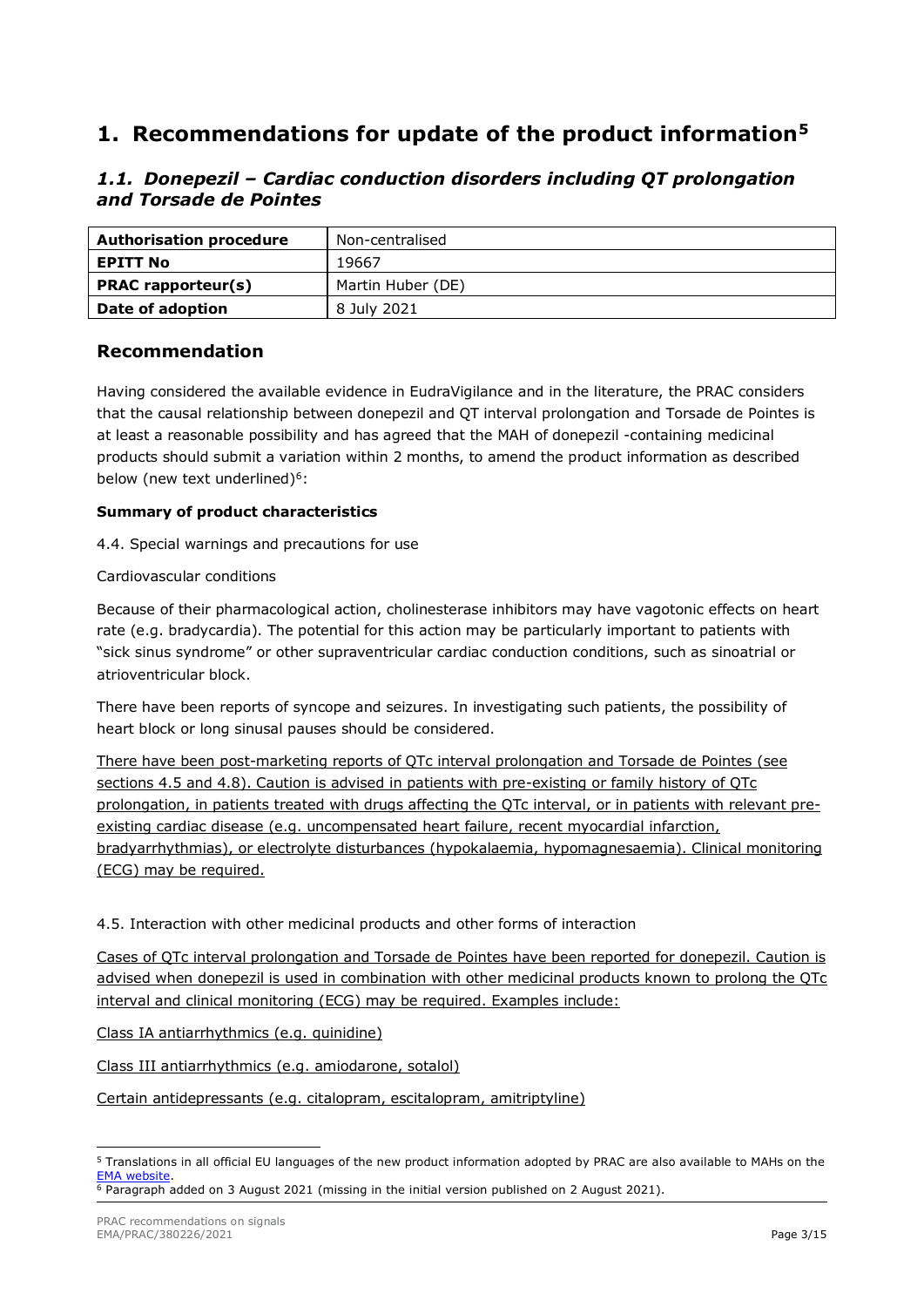# Other antipsychotics (e.g. phenothiazine derivatives, sertindole, pimozide, ziprasidone) Certain antibiotics (e.g. clarithromycin, erythromycin, levofloxacin, moxifloxacin)

4.8. Undesirable effects Tabulated list of adverse reactions SOC Cardiac disorders: uncommon: Bradycardia rare: Sino-atrial Block; Atrioventricular Block Frequency not known: Polymorphic ventricular tachycardia including Torsade de Pointes; Electrocardiogram QT interval prolonged SOC Injury and poisoning: common: Accidents including falls

## **Package leaflet**

2. What you need to know before you take [product name]

Warnings and precautions

Talk to your doctor or pharmacist before taking [product name] if you have or have had:

a heart condition (such as irregular or very slow heart beat, heart failure, myocardial infarction)

a heart condition called 'prolonged QT interval' or a history of certain abnormal heart rhythms called Torsade de Pointes or if anyone in your family have 'prolonged QT interval'

low levels of magnesium or potassium in your blood

Other medicines and [product name]

In particular it is important to tell your doctor if you are taking any of the following types of medicines<sup>7</sup>:

- medicines for heart rhythm problems e.g. amiodarone, sotalol
- medicines for depression e.g. citalopram, escitalopram, amitriptyline, fluoxetine
- medicines for psychosis e.g. pimozide, sertindole, ziprasidone
- medicines for bacterial infections e.g. clarithromycin, erythromycin, levofloxacin, moxifloxacin, rifampicin
- anti-fungal medicines e.g. ketoconazole
- other Alzheimer's disease medicines e.g. galantamine
- pain killers or treatment for arthritis e.g. aspirin, non-steroidal anti-inflammatory (NSAIDs) drugs such as ibuprofen, or diclofenac sodium
- anticholinergic medicines e.g. tolterodine
- antibiotics e.g. erythromycin, rifampicin
- anti-fungal medicine e.g. ketoconazole
- anti-depressants e.g. fluoxetine
- anticonvulsants e.g. phenytoin, carbamazepine
- medication for a heart condition e.g. quinidine, beta-blockers (propranolol and atenolol)
- muscle relaxants e.g. diazepam, succinylcholine
- general anaesthetic
- medicines obtained without a prescription e.g. herbal remedies

<span id="page-3-0"></span><sup>&</sup>lt;sup>7</sup> This list was revised on 21 September 2021.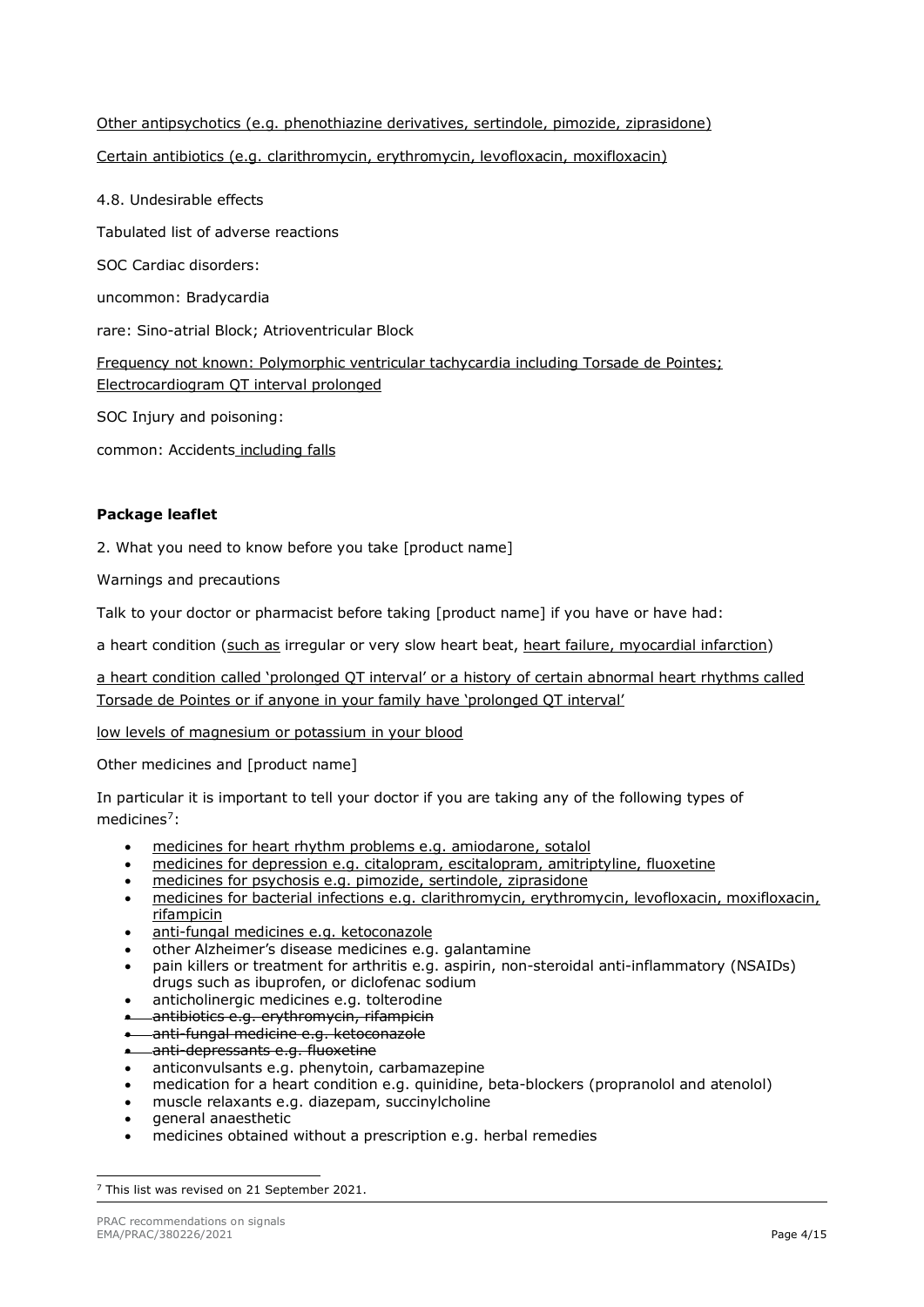4. Possible side effects

Frequency not known:

Changes in the heart activity which can be seen on an electro-cardiogram (ECG) called 'prolonged QT interval'

Fast, irregular heart beat, fainting which could be symptoms of a life-threatening condition known as Torsade de Pointes

Common side effects:

accidents (patients may be more prone to falls and accidental injury)

## *1.2. Immune checkpoint inhibitors: atezolizumab; avelumab; cemiplimab; durvalumab; ipilimumab; pembrolizumab; nivolumab – Immune-mediated cystitis*

| <b>Authorisation procedure</b> | Centralised             |  |
|--------------------------------|-------------------------|--|
| EPITT No                       | 19610                   |  |
| <b>PRAC</b> rapporteur(s)      | Menno van der Elst (NL) |  |
| Date of adoption               | 8 July 2021             |  |

## **Recommendation**

Considering the available evidence (e.g. EudraVigilance, literature), as well as a plausible mechanism of action a potential class effect of immune-mediated non-infectious cystitis induced by treatment with check point inhibitors is considered sufficient.

Therefore, the PRAC concluded that the Marketing Authorisation Holders (MAHs) of Keytruda (Merck Sharp & Dohme B.V.), Opdivo and Yervoy (Bristol-Myers Squibb Pharma EEIG), Tecentriq (Roche Registration GmbH ), Bavencio (Merck Europe B.V.), Imfinzi (AstraZeneca AB) and Libtayo (Regeneron Ireland U.C.) should submit should submit a variation within 2 months, to amend the product information as described below (new text to be added underlined, text to be removed strike through):

## **For Keytruda (pembrolizumab)**

## **Summary of product characteristics**

4.4. Special warnings and precautions for use

Addition of 'cystitis noninfective' in the paragraph on other immune-related reactions with a crossreference to sections 4.2 and 4.8.

## 4.8. Undesirable effects

Addition of 'cystitis noninfective' as ADR in the SOC Renal and urinary disorders with a frequency 'rare' in the column for monotherapy within table 2 'adverse reactions in patients treated with pembrolizumab'.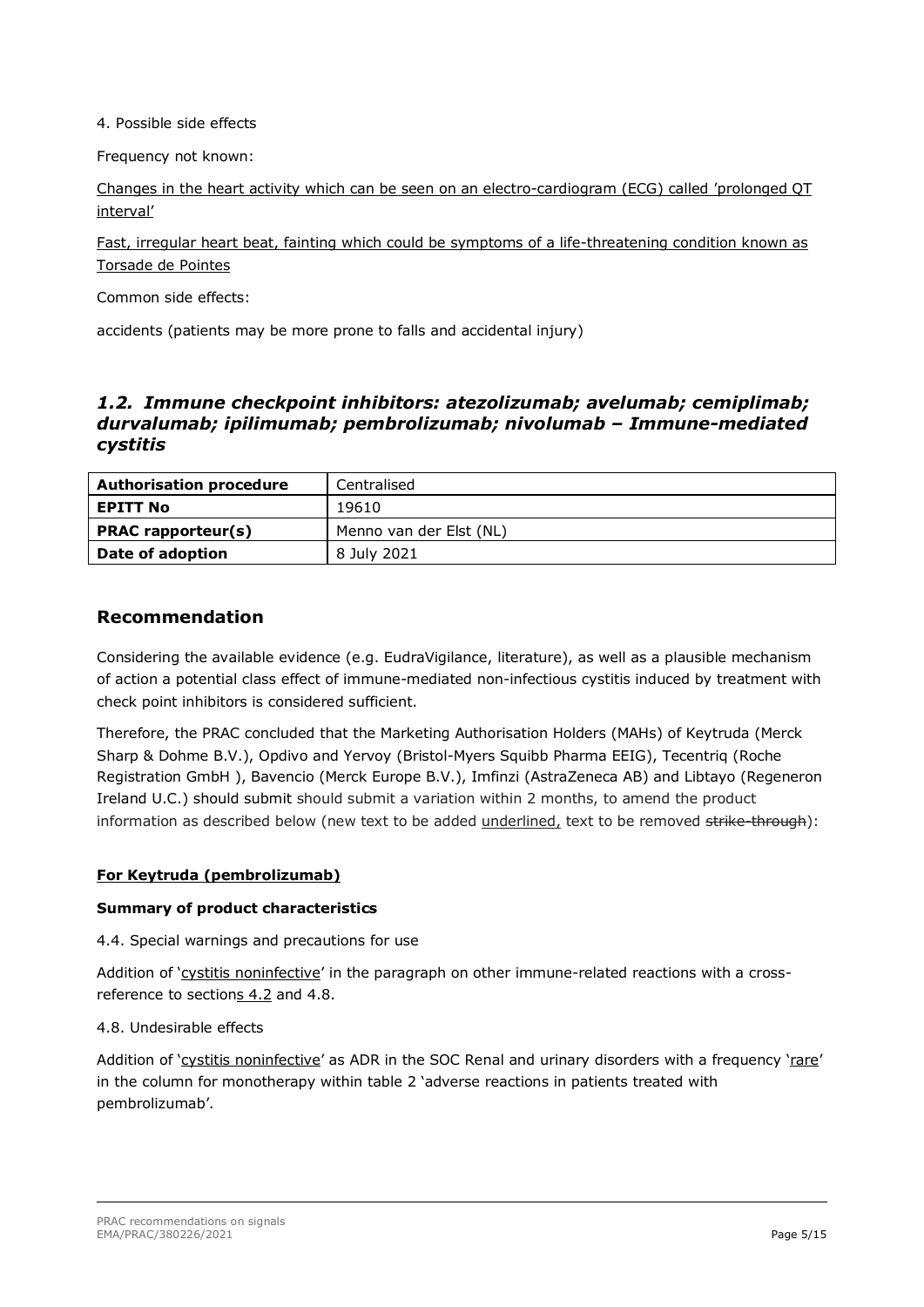## **Package leaflet**

### 4. Possible side effects

Addition of 'Inflammation of the bladder. Signs and symptoms may include frequent and/or painful urination, urge to pass urine, blood in urine, pain or pressure in lower abdomen.' among the list of adverse reactions with a frequency 'rare'.

## **For Opdivo (nivolumab)**

## **Summary of product characteristics**

4.4. Special warnings and precautions for use

Addition of 'cystitis noninfective' in the paragraph on other immune-related reactions with a crossreference to sections 4.2 and 4.8.

#### 4.8. Undesirable effects

Addition of 'cystitis noninfective' as ADR in the SOC Renal and urinary disorders with a frequency 'rare' for nivolumab monotherapy in table 6 'Adverse reactions with nivolumab monotherapy'.

Addition of 'cystitis noninfective' as ADR in the SOC Renal and urinary disorders with a frequency 'uncommon' for nivolumab in combination with ipilimumab in table 7 'Adverse reactions with nivolumab in combination with ipilimumab' and in table 8 'Adverse reactions with nivolumab in combination with ipilimumab and chemotherapy'.

Addition of 'cystitis noninfective' as ADR in the SOC Renal and urinary disorders with a frequency 'rare' in table 9 'Adverse reactions with nivolumab in combination with cabozantinib'.

## **Package leaflet**

4. Possible side effects

Addition of 'Inflammation of the bladder. Signs and symptoms may include frequent and/or painful urination, urge to pass urine, blood in urine, pain or pressure in lower abdomen.' among the list of adverse reactions with a frequency 'rare' for treatment with Opdivo alone.

Addition of 'Inflammation of the bladder. Signs and symptoms may include frequent and/or painful urination, urge to pass urine, blood in urine, pain or pressure in lower abdomen.' among the list of adverse reactions with a frequency 'uncommon' for treatment with Opdivo in combination with other anti-cancer medicines.

## **For Yervoy (ipilimumab)**

## **Summary of product characteristics**

4.4. Special warnings and precautions for use

Addition of 'cystitis noninfective' in the paragraph on other immune-related reactions with a crossreference to sections 4.2 and 4.8.

#### 4.8. Undesirable effects

Addition of 'cystitis noninfective' as ADR in the SOC Renal and urinary disorders with a frequency 'uncommon' in table 4 'Adverse reactions in patients with advanced melanoma treated with ipilimumab 3 mg/kg'.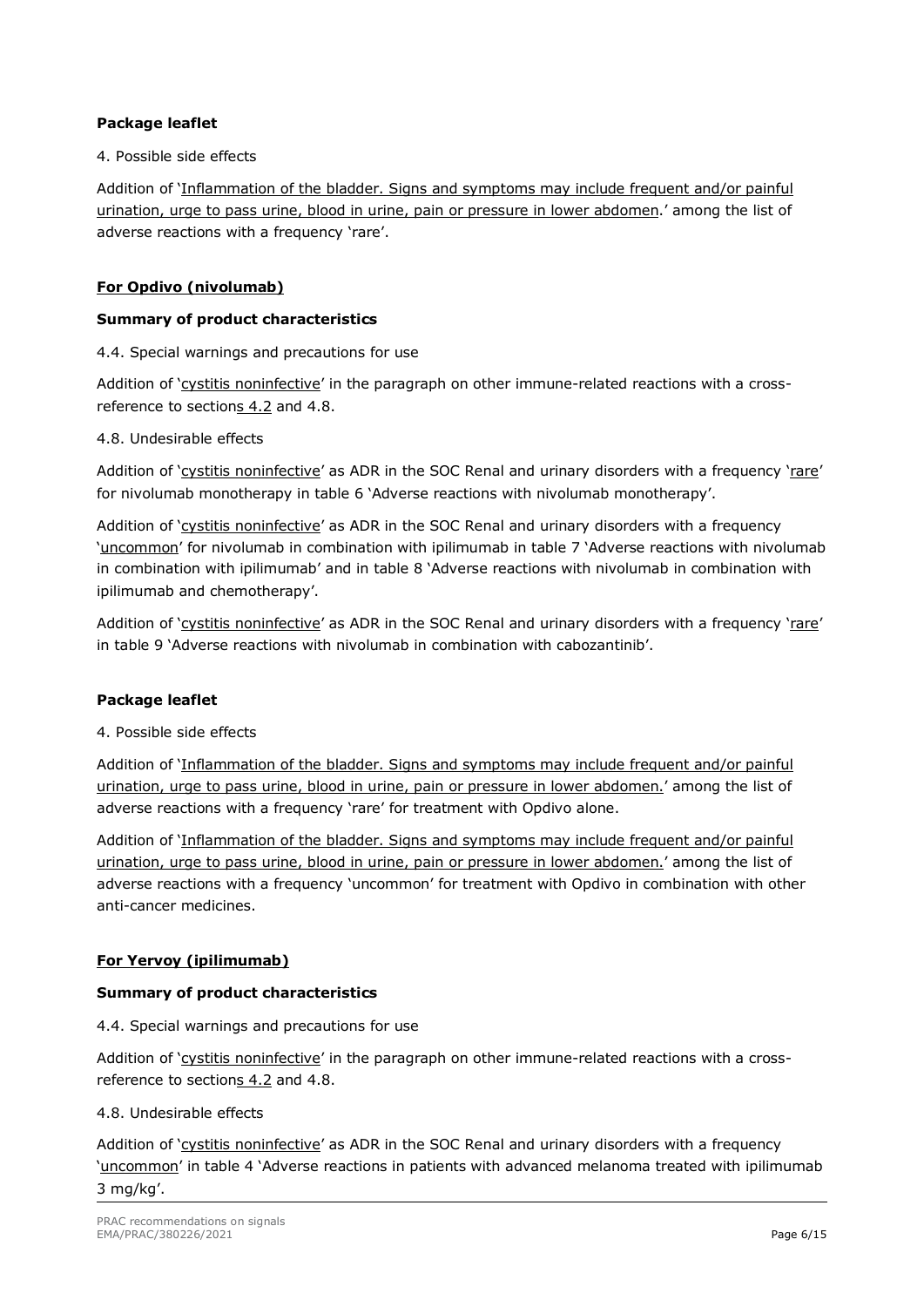Addition of 'cystitis noninfective' as ADR in the SOC Renal and urinary disorders with a frequency 'uncommon' for nivolumab in combination with ipilimumab in table 5 'Adverse reactions with ipilimumab in combination with nivolumab' and in table 6 'Adverse reactions with ipilimumab in combination with nivolumab and chemotherapy'.

## **Package leaflet**

4. Possible side effects

Addition of 'Inflammation of the bladder. Signs and symptoms may include frequent and/or painful urination, urge to pass urine, blood in urine, pain or pressure in lower abdomen.' among the lists of adverse reactions with a frequency 'uncommon' for treatment with ipilimumab monotherapy respectively ipilimumab combination therapy.

## **For Tecentriq (atezolizumab)**

## **Summary of product characteristics**

4.4. Special warnings and precautions for use

## Other immune-related adverse reactions

Given the mechanism of action of atezolizumab, other potential immune-related adverse reactions may occur, including noninfective cystitis.

Evaluate all suspected immune-related adverse reactions to exclude other causes. Patients should be monitored for signs and symptoms of immune-related adverse reactions and, based on the severity of the reaction, managed with treatment modifications and corticosteroids as clinically indicated (see section 4.2 and section 4.8).

## 4.8. Undesirable effects

Addition of 'cystitis noninfective' as ADR in the SOC Renal and urinary disorders with a frequency 'not known' in the column for monotherapy within table 2 'Summary of adverse reactions occurring in patients treated with atezolizumab'

## **Package leaflet**

4. Possible side effects

The following side effects have been reported in clinical trials with Tecentriq used alone: Very common: may affect more than 1 in 10 people

[…] […]

• urinary tract infection

[…] Other side effects that have been reported (frequency not known):

Inflammation of the bladder. Signs and symptoms may include frequent and/or painful urination, urge to pass urine, blood in urine, pain or pressure in lower abdomen.

## **For Bavencio (avelumab)**

## **Summary of product characteristics**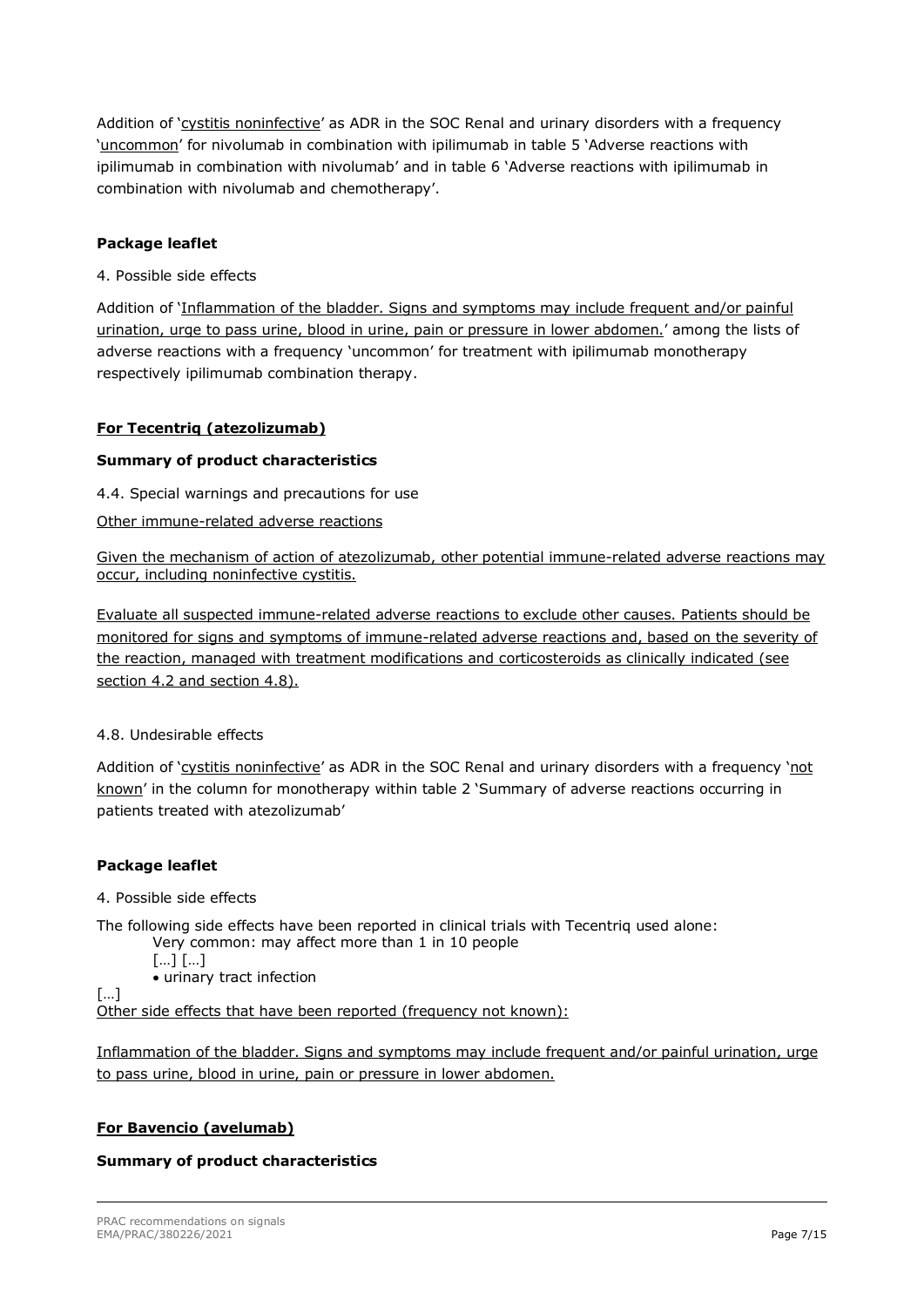#### 4.4. Special warnings and precautions for use

Addition of 'cystitis noninfective' in the paragraph on other immune-related reactions with a crossreference to sections 4.2 and 4.8.

4.8. Undesirable effects

Addition of 'cystitis noninfective' as ADR in the SOC Renal and urinary disorders with a frequency 'rare' in table 2 'Adverse reactions in patients treated with avelumab as monotherapy'.

#### **Package leaflet**

4. Possible side effects

Bavencio acts on your immune system and may cause inflammation in parts of your body (see section 2). Inflammation may cause serious damage to your body and some inflammatory conditions may lead to death and need treatment or withdrawal of Bavencio.

Seek urgent medical attention if you experience inflammation in any part of your body or if you have any of the following signs or symptoms, or if they get worse.

[…]

Do not try to treat yourself with other medicines.

Other side effects

Some side effects may not have symptoms and may only be discovered through blood tests.

The following side effects have been reported in clinical trials with avelumab alone:

Very common (may affect more than 1 in 10 people)

[…] […]

Rare (may affect up to 1 in 1000 people)

Inflammation of the bladder. Signs and symptoms may include frequent and/or painful urination, urge to pass urine, blood in urine, pain or pressure in lower abdomen

## **For Imfinzi (durvalumab)**

#### **Summary of product characteristics**

4.4. Special warnings and precautions for use

Addition of 'cystitis noninfective' in the paragraph on other immune-related reactions with a crossreference to sections 4.2 and 4.8.

#### 4.8. Undesirable effects

Addition of 'cystitis noninfective' as ADR in the SOC Renal and urinary disorders with a frequency 'rare' in the column for Imfinzi monotherapy within table 3 'Adverse drug reactions in patients treated with Imfinzi monotherapy and Imfinzi in combination with chemotherapy'

#### **Package leaflet**

#### 4. Possible side effects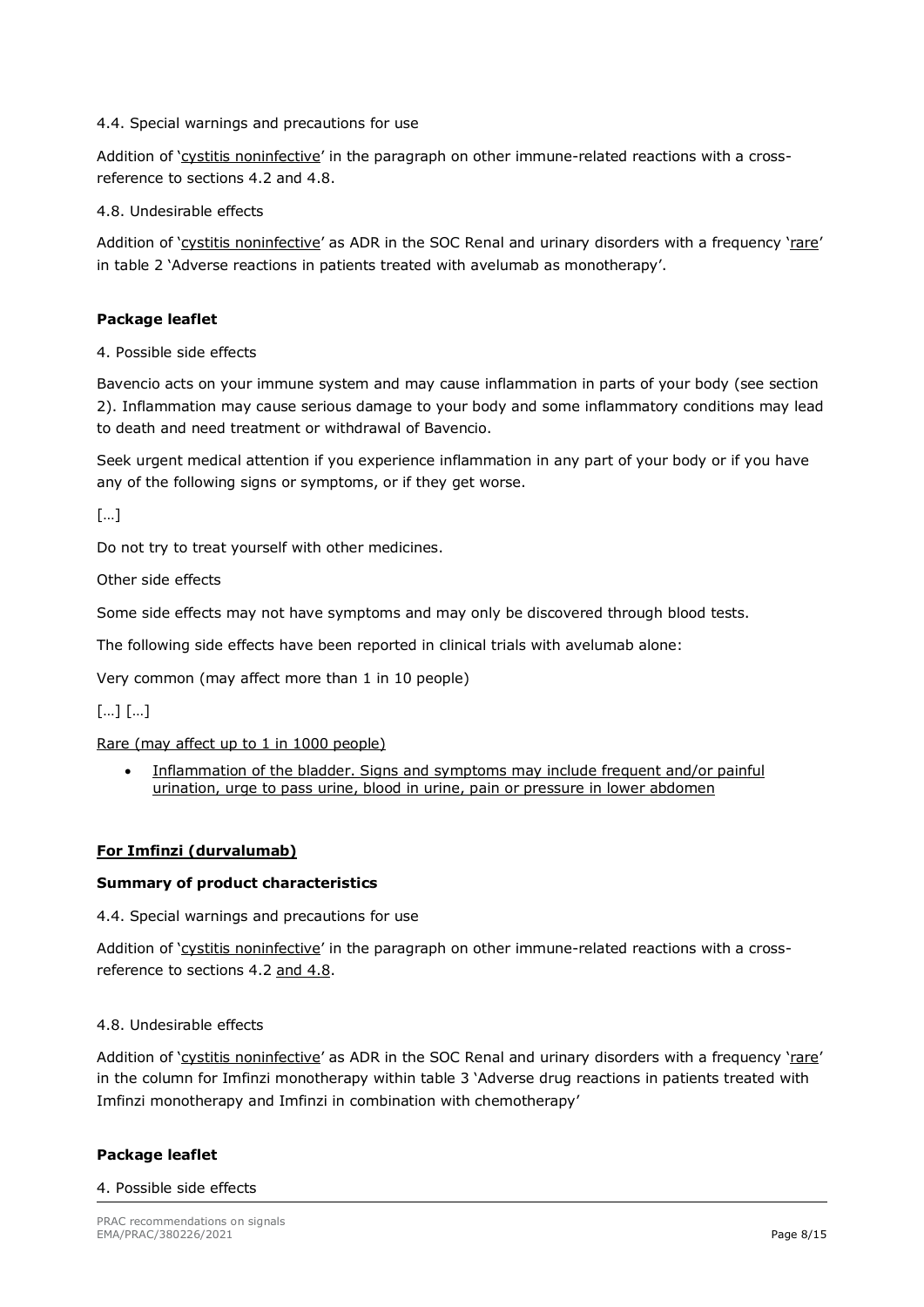Addition of 'Inflammation of the bladder. Signs and symptoms may include frequent and/or painful urination, urge to pass urine, blood in urine, pain or pressure in lower abdomen.' among the list of adverse reactions with a frequency 'rare'.

## **For Libtayo (cemiplimab)**

## **Summary of product characteristics**

4.4. Special warnings and precautions for use

Addition of 'cystitis noninfective' in the paragraph on other immune-related reactions with a crossreference to sections 4.2 and 4.8.

#### 4.8. Undesirable effects

Addition of 'cystitis noninfective' as ADR in the SOC Renal and urinary disorders with a frequency 'not known' in table 2 'Tabulated list of adverse reactions in patients treated with cemiplimab'.

## **Package leaflet**

#### 4. Possible side effects

Addition of 'Inflammation of the bladder. Signs and symptoms may include frequent and/or painful urination, urge to pass urine, blood in urine, pain or pressure in lower abdomen.' among the list of adverse reactions with a frequency 'not known'.

## *1.3. Octreotide – Pancreatic exocrine insufficiency*

| <b>Authorisation procedure</b> | Non-centralised   |
|--------------------------------|-------------------|
| <b>EPITT No</b>                | 19661             |
| <b>PRAC</b> rapporteur(s)      | Ronan Grimes (IE) |
| Date of adoption               | 8 July 2021       |

## **Recommendation** *[see also section 3]*

Having considered the available evidence in EudraVigilance and in the literature, the PRAC has agreed that:

1) In order to minimise the risk of underdiagnosis and delayed treatment of concomitant Pancreatic exocrine insufficiency (PEI) which occurs frequently in patients receiving octreotide for neuroendocrine tumours, the MAH(s) of octreotide-containing medicinal products should submit a variation within 2 months from the publication of the PRAC recommendation, to amend the product information as described below (new text underlined):

## **Summary of product characteristics**

4.4. Special warnings and precautions for use

#### Pancreatic function: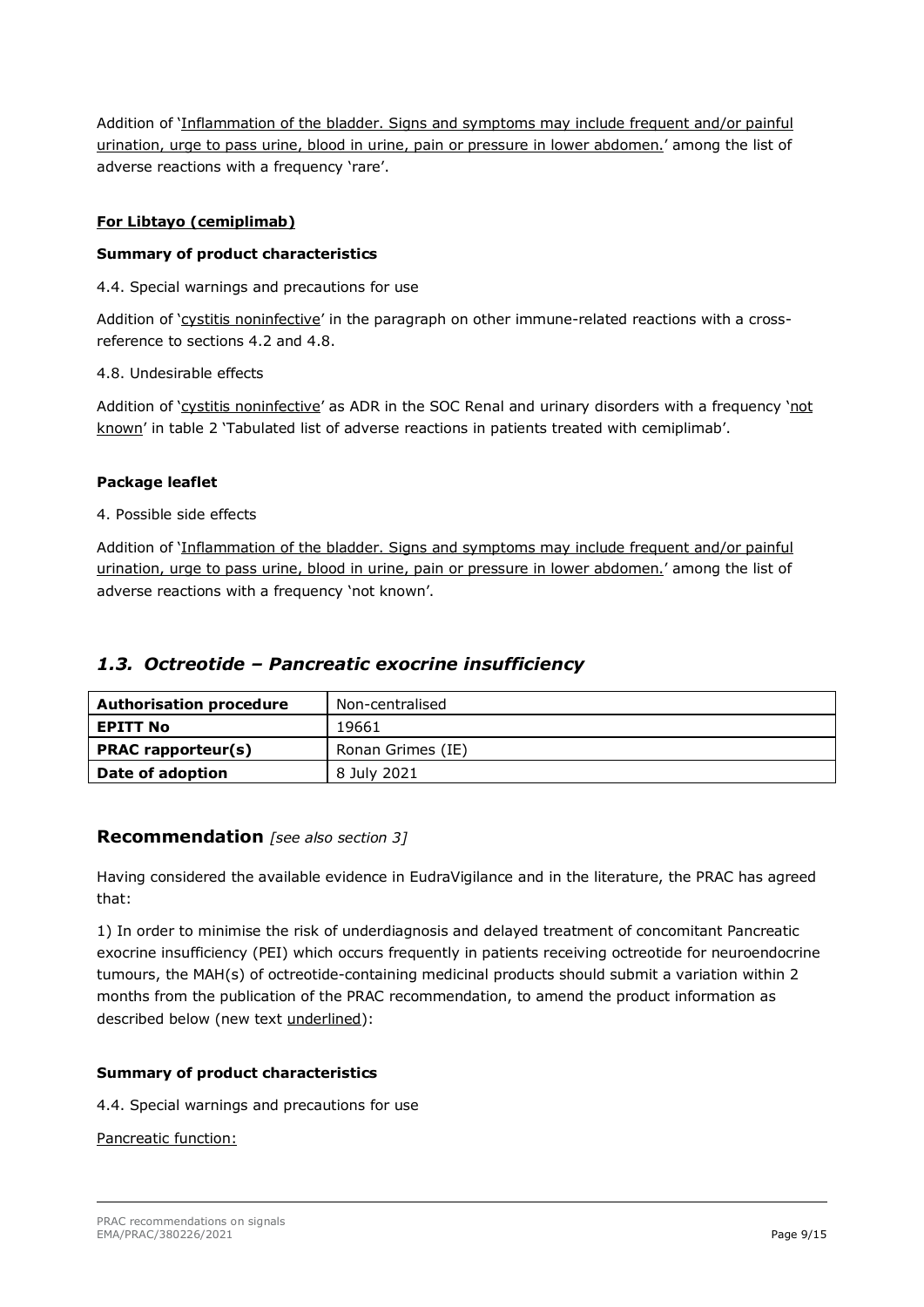Pancreatic exocrine insufficiency (PEI) has been observed in some patients receiving octreotide therapy for gastroenteropancreatic neuroendocrine tumours. Symptoms of PEI can include steatorrhea, loose stools, abdominal bloating and weight loss. Screening and appropriate treatment for PEI according to clinical guidelines should be considered in symptomatic patients.

## **Package leaflet**

2. What you need to know before you take [product name]

Test and checks

Your doctor may wish to check your pancreatic enzyme function.

# *1.4. COVID-19 mRNA[8](#page-9-0) vaccine (nucleoside-modified) – Comirnaty – Myocarditis and pericarditis[9](#page-9-1)*

| <b>Authorisation procedure</b><br>Centralised |                         |  |
|-----------------------------------------------|-------------------------|--|
| <b>EPITT No</b>                               | 19712                   |  |
| <b>PRAC</b> rapporteur(s)                     | Menno van der Elst (NL) |  |
| Date of adoption                              | 8 July 2021             |  |

## **Recommendation** *[see also section 3]*

Having considered the available evidence from the data provided by the Marketing Authorisation Holder (MAH) and from the EudraVigilance database, including data from clinical trials, post-marketing experience, the literature and from observed to expected analyses, the PRAC has agreed that based on the evidence assessed, a causal association between Comirnaty and myocarditis/pericarditis is considered of at least a reasonable possibility. The PRAC has agreed that the MAH for Comirnaty (BioNTech Manufacturing GmbH) should address the below recommendation:

The MAH should submit by 12 July 2021, 9 a.m. CEST a variation to amend the product information as described below (new text underlined):

## **Summary of product characteristics**

4.4. Special warnings and precautions for use

#### Myocarditis and pericarditis

Very rare cases of myocarditis and pericarditis have been observed following vaccination with Comirnaty. These cases have primarily occurred within 14 days following vaccination, more often after the second vaccination, and more often in younger men. Available data suggest that the course of myocarditis and pericarditis following vaccination is not different from myocarditis or pericarditis in general.

Healthcare professionals should be alert to the signs and symptoms of myocarditis and pericarditis. Vaccinees should be instructed to seek immediate medical attention if they develop symptoms

<span id="page-9-0"></span><sup>8</sup> Messenger ribonucleic acid

<span id="page-9-1"></span><sup>9</sup> Translations in all EU languages have already been included in the [Comirnaty product information.](https://www.ema.europa.eu/en/medicines/human/EPAR/comirnaty#product-information-section)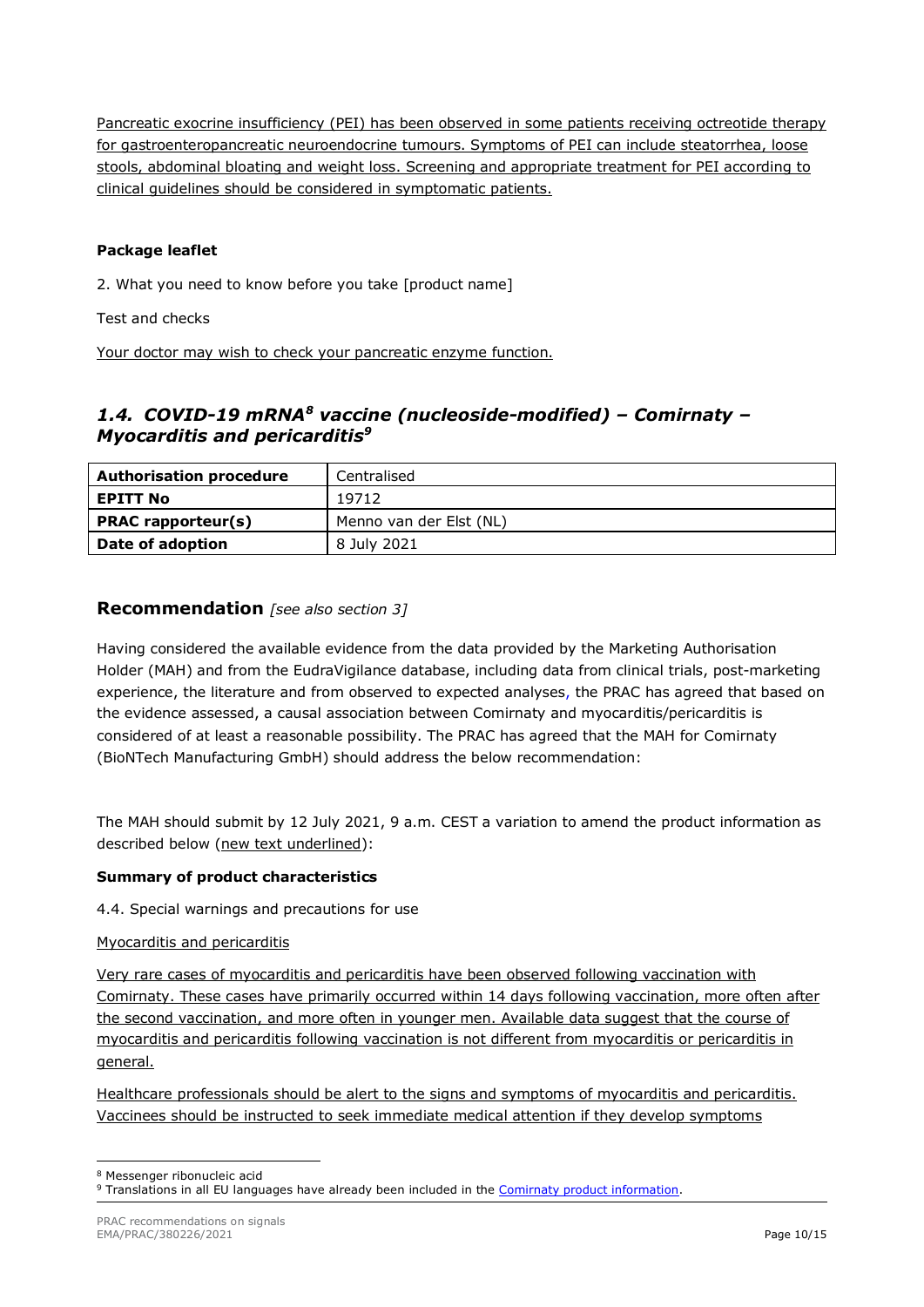indicative of myocarditis or pericarditis such as (acute and persisting) chest pain, shortness of breath, or palpitations following vaccination.

Healthcare professionals should consult guidance and/or specialists to diagnose and treat this condition.

4.8. Undesirable effects

"Myocarditis" and "Pericarditis" in SOC: "Cardiac disorders" with frequency "unknown"

## **Package leaflet**

2. What you need to know before you are given Comirnaty

Warnings and precautions

Very rare cases of myocarditis (inflammation of the heart muscle) and pericarditis (inflammation of the lining outside the heart) have been reported after vaccination with Comirnaty. The cases have primarily occurred within two weeks following vaccination, more often after the second vaccination, and more often occurred in younger men. Following vaccination, you should be alert to signs of myocarditis and pericarditis, such as breathlessness, palpitations and chest pain, and seek immediate medical attention should these occur.

## 4. Possible side effects

Frequency "unknown": Inflammation of the heart muscle (myocarditis) or inflammation of the lining outside the heart (pericarditis) which can result in breathlessness, palpitations or chest pain.

# *1.5. COVID-19 mRNA[10](#page-10-0) vaccine (nucleoside-modified) – Spikevax (previously COVID-19 Vaccine Moderna) – Myocarditis and pericarditis[11](#page-10-1)*

| Centralised<br><b>Authorisation procedure</b> |                              |
|-----------------------------------------------|------------------------------|
| <b>EPITT No</b>                               | 19713                        |
| <b>PRAC</b> rapporteur(s)                     | Hans Christian Siersted (DK) |
| Date of adoption                              | 8 July 2021                  |

## **Recommendation** *[see also section 3]*

Having considered the available evidence from the data provided by the Marketing Authorisation Holder (MAH) and from the EudraVigilance database, including data from clinical trials, post-marketing experience, the literature and from observed to expected analyses, the PRAC has agreed that based on the evidence assessed, a causal association between Spikevax and myocarditis/pericarditis is considered of at least a reasonable possibility. The PRAC has agreed that the MAH for Spikevax (Moderna Biotech Spain, S.L.) should address the below recommendation:

<span id="page-10-0"></span><sup>10</sup> Messenger ribonucleic acid

<span id="page-10-1"></span><sup>&</sup>lt;sup>11</sup> Translations in all EU languages have already been included in the [Spikevax product information.](https://www.ema.europa.eu/en/medicines/human/EPAR/spikevax-previously-covid-19-vaccine-moderna#product-information-section)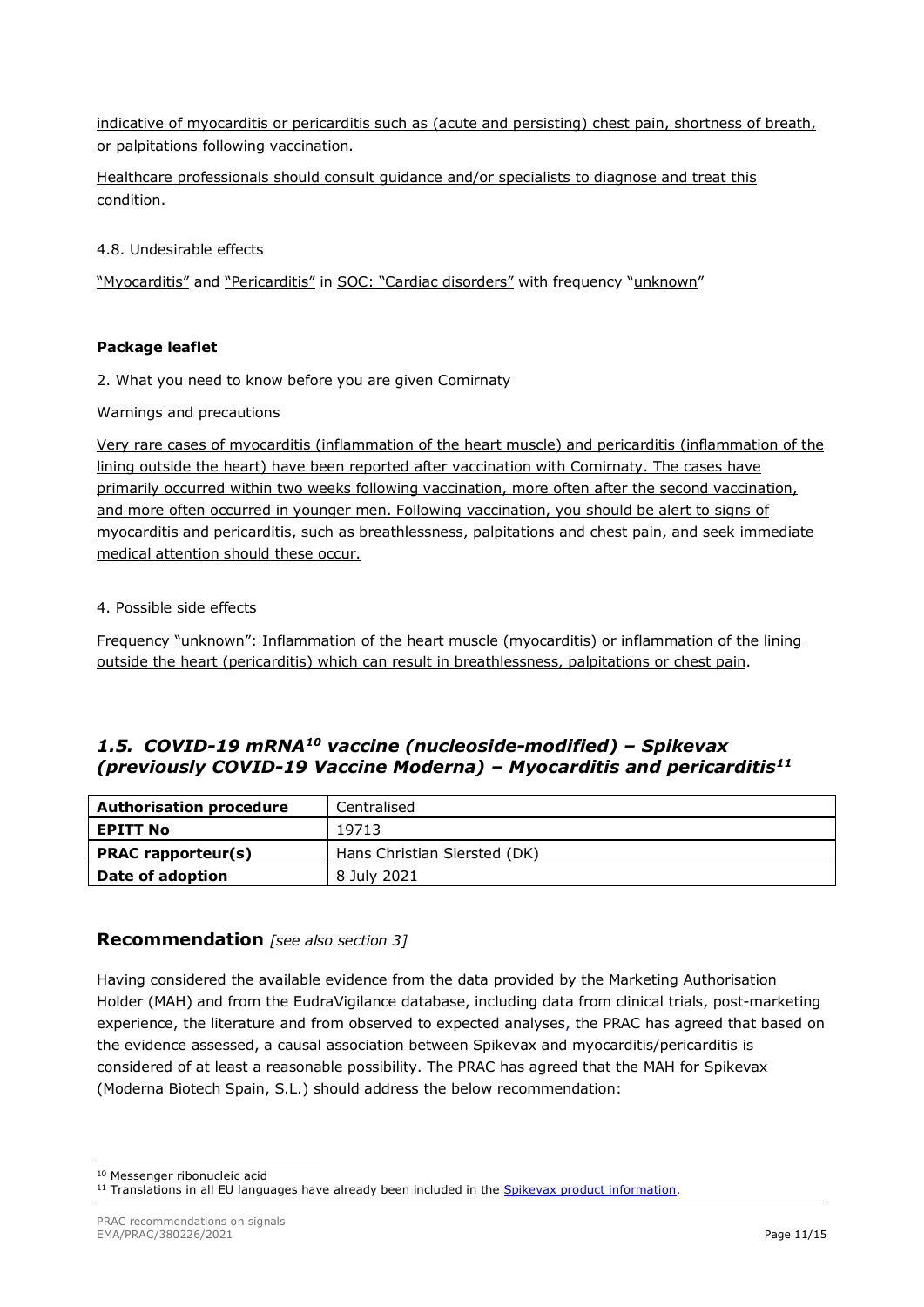The MAH should submit by 12 July 2021, 9 a.m. CEST a variation to amend the product information as described below (new text underlined):

## **Summary of product characteristics**

4.4. Special warnings and precautions for use

Myocarditis and pericarditis

Very rare cases of myocarditis and pericarditis have been observed following vaccination with Spikevax. These cases have primarily occurred within 14 days following vaccination, more often after the second vaccination, and more often in younger men. Available data suggest that the course of myocarditis and pericarditis following vaccination is not different from myocarditis or pericarditis in general.

Healthcare professionals should be alert to the signs and symptoms of myocarditis and pericarditis. Vaccinees should be instructed to seek immediate medical attention if they develop symptoms indicative of myocarditis or pericarditis such as (acute and persisting) chest pain, shortness of breath, or palpitations following vaccination.

Healthcare professionals should consult guidance and/or specialists to diagnose and treat this condition.

#### 4.8. Undesirable effects

"Myocarditis" and "Pericarditis" in SOC: "Cardiac disorders" with frequency "unknown"

### **Package leaflet**

2. What you need to know before you are given Spikevax

Warnings and precautions

Very rare cases of myocarditis (inflammation of the heart muscle) and pericarditis (inflammation of the lining outside the heart) have been reported after vaccination with Spikevax. The cases have primarily occurred within two weeks following vaccination, more often after the second vaccination, and more often occurred in younger men. Following vaccination, you should be alert to signs of myocarditis and pericarditis, such as breathlessness, palpitations and chest pain, and seek immediate medical attention should these occur.

## 4. Possible side effects

Frequency "unknown": Inflammation of the heart muscle (myocarditis) or inflammation of the lining outside the heart (pericarditis) which can result in breathlessness, palpitations or chest pain.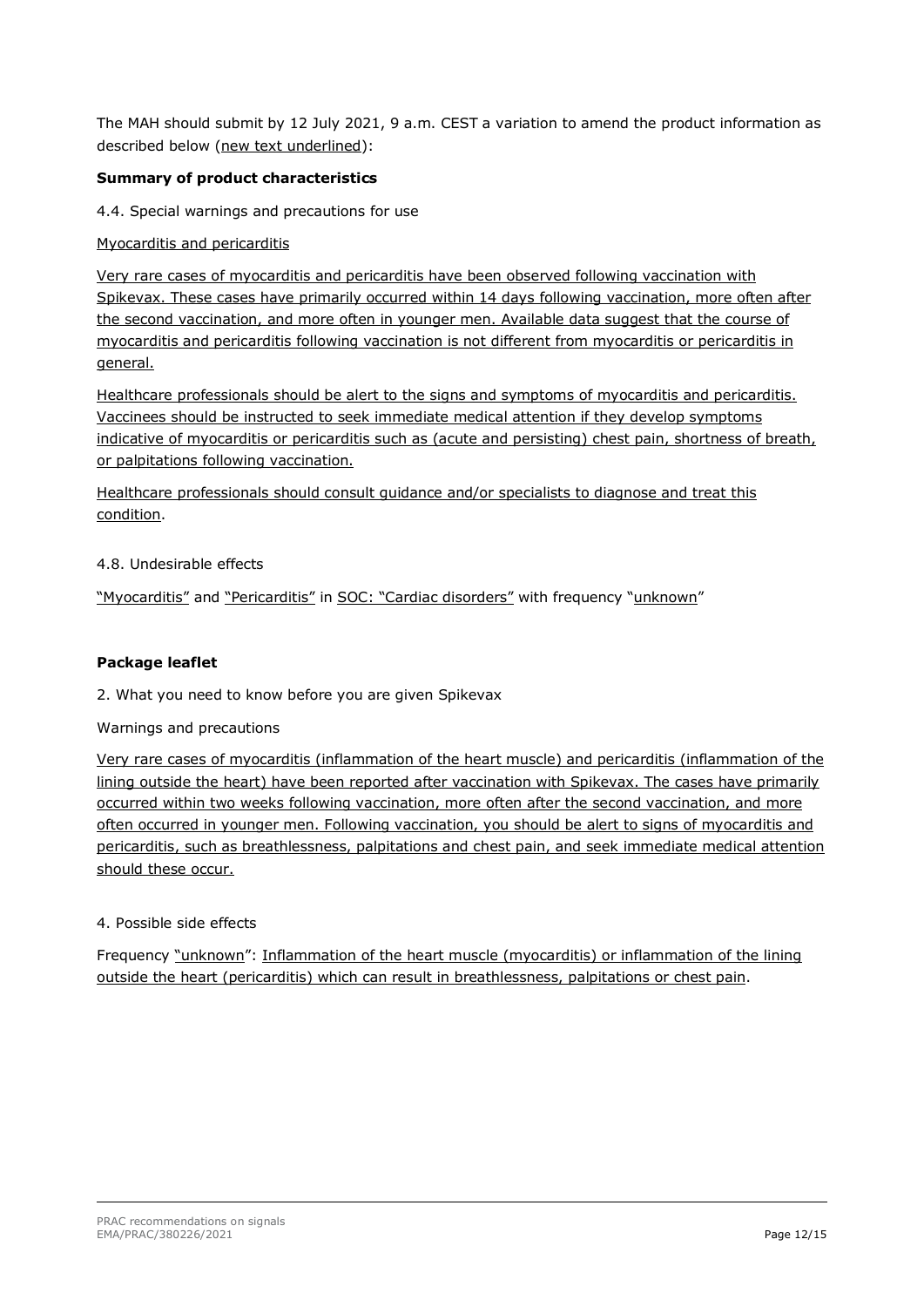# **2. Recommendations for submission of supplementary information**

| <b>INN</b>                                                                                                                       | <b>Signal (EPITT No)</b>                                    | <b>PRAC</b><br><b>Rapporteur</b>                               | <b>Action for MAH</b>                                                              | <b>MAH</b>                               |
|----------------------------------------------------------------------------------------------------------------------------------|-------------------------------------------------------------|----------------------------------------------------------------|------------------------------------------------------------------------------------|------------------------------------------|
| Atezolizumab                                                                                                                     | Cholangitis sclerosing<br>(19708)                           | Márcia<br>Sofia<br>Sanches de<br>Castro<br>Lopes Silva<br>(PT) | Assess in the next<br>PSUR (submission by<br>26 July 2021)                         | Roche<br>Registration<br>GmbH            |
| COVID-19<br>mRNA <sup>12</sup> vaccine<br>(nucleoside-<br>modified) -<br>Comirnaty                                               | Erythema multiforme<br>$(19721)^{13}$                       | Menno van<br>der Elst<br>(NL)                                  | Supplementary<br>information requested<br>(submission by 27<br>August 2021)        | <b>BioNTech</b><br>Manufacturing<br>GmbH |
| COVID-19<br>mRNA <sup>8</sup> vaccine<br>(nucleoside-<br>modified) -<br>Comirnaty                                                | Glomerulonephritis and<br>nephrotic syndrome<br>$(19722)^9$ | Menno van<br>der Elst<br>(NL)                                  | Supplementary<br>information requested<br>(submission by 27<br>August 2021)        | <b>BioNTech</b><br>Manufacturing<br>GmbH |
| COVID-19<br>mRNA <sup>8</sup> vaccine<br>(nucleoside-<br>modified) -<br>Spikevax<br>(previously COVID-<br>19 Vaccine<br>Moderna) | Erythema multiforme<br>$(19720)^9$                          | Hans<br>Christian<br>Siersted<br>(DK)                          | Supplementary<br>information requested<br>(submission by 27<br>August 2021)        | Moderna<br>Biotech Spain,<br>S.L.        |
| COVID-19<br>mRNA <sup>8</sup> vaccine<br>(nucleoside-<br>modified) -<br>Spikevax<br>(previously COVID-<br>19 Vaccine<br>Moderna) | Glomerulonephritis and<br>nephrotic syndrome<br>$(19724)^9$ | Hans<br>Christian<br>Siersted<br>(DK)                          | Supplementary<br>information requested<br>(submission by 27<br><b>August 2021)</b> | Moderna<br>Biotech Spain,<br>S.L.        |
| COVID-19<br>mRNA <sup>8</sup> vaccine<br>(nucleoside-<br>modified) -<br>Spikevax<br>(previously COVID-<br>19 Vaccine<br>Moderna) | Immune<br>thrombocytopenia<br>(19679)                       | Hans<br>Christian<br>Siersted<br>(DK)                          | Assess in the next<br>PSUR (submission by<br>26 August 2021)                       | Moderna<br>Biotech Spain,<br>S.L.        |

<span id="page-12-0"></span><sup>12</sup> Messenger ribonucleic acid

<span id="page-12-1"></span><sup>&</sup>lt;sup>13</sup> Signal discussed at the PRAC ORGAM meeting of 22 July 2021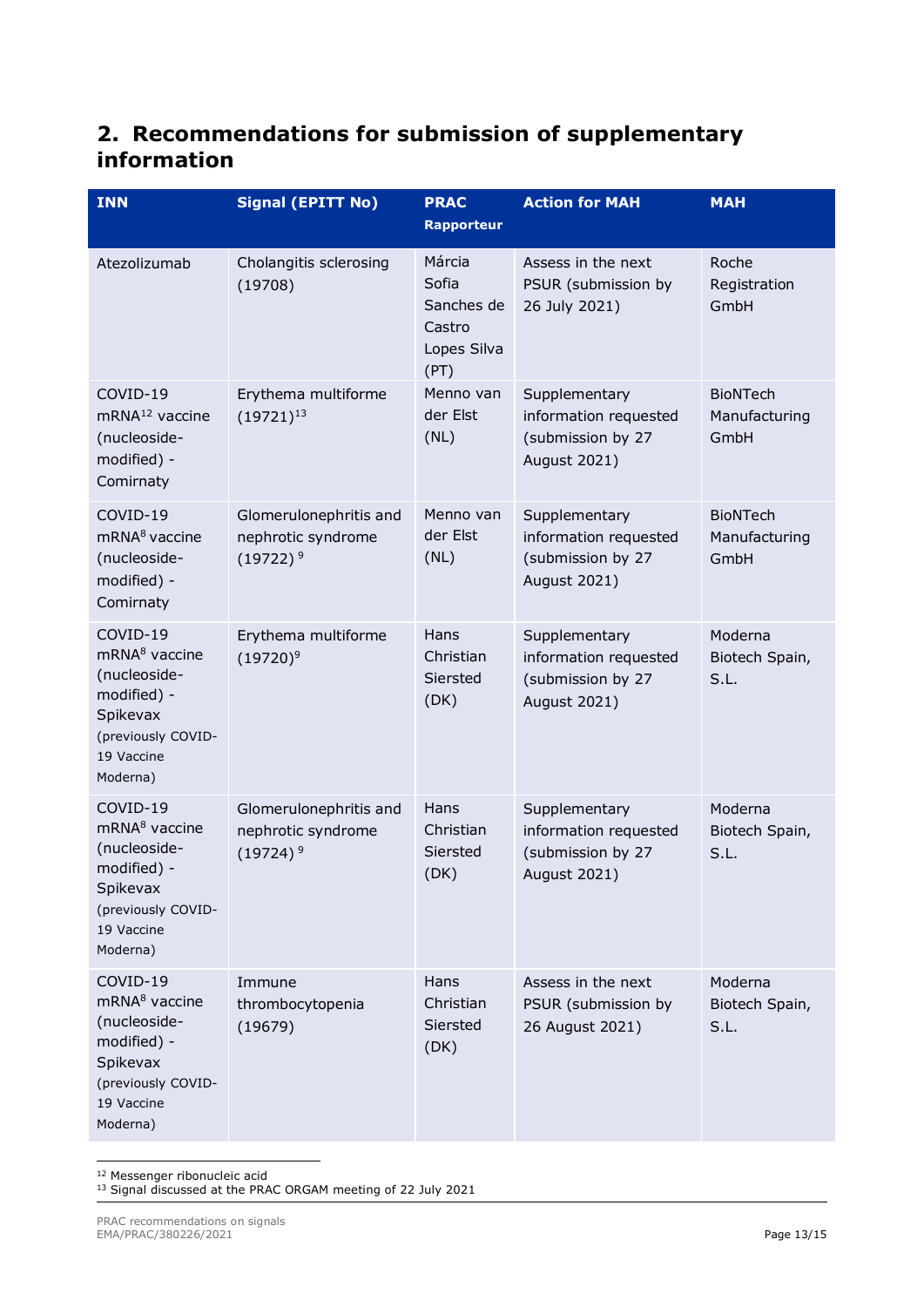| <b>INN</b>       | <b>Signal (EPITT No)</b>                                                       | <b>PRAC</b><br><b>Rapporteur</b>      | <b>Action for MAH</b>                                                       | <b>MAH</b>                                                         |
|------------------|--------------------------------------------------------------------------------|---------------------------------------|-----------------------------------------------------------------------------|--------------------------------------------------------------------|
| Ertapenem        | Toxic encephalopathy in<br>patients with renal<br>impairment (19498)           | Ana Sofia<br>Diniz<br>Martins<br>(PT) | Supplementary<br>information requested<br>(submission by 25<br>August 2021) | Merck Sharp &<br>Dohme B.V.                                        |
| Propylthiouracil | Drug reaction with<br>eosinophilia and<br>systemic symptoms<br>(DRESS) (19692) | Maia<br>Uusküla<br>(EE)               | Supplementary<br>information requested<br>(submission by 25<br>August 2021) | MAH <sub>s</sub> of<br>propylethiluracil<br>containing<br>products |

# **3. Other recommendations**

| <b>INN</b>                                                                                                                        | <b>Signal (EPITT No)</b>                | <b>PRAC</b><br><b>Rapporteur</b>      | <b>Action for MAH</b>                                                                                                                                                                                                                                                                                                        | <b>MAH</b>                               |
|-----------------------------------------------------------------------------------------------------------------------------------|-----------------------------------------|---------------------------------------|------------------------------------------------------------------------------------------------------------------------------------------------------------------------------------------------------------------------------------------------------------------------------------------------------------------------------|------------------------------------------|
| COVID-19<br>mRNA <sup>14</sup> vaccine<br>(nucleoside-<br>modified) -<br>Comirnaty                                                | Myocarditis and<br>pericarditis (19712) | Menno van<br>der Elst<br>(NL)         | $\cdot$ See section 1.4<br>· Distribute a direct<br>healthcare professional<br>communication (DHPC)<br>according to the text<br>and communication<br>plan agreed with the<br><b>CHMP</b><br>· Provide responses to<br>list of questions<br>(submission by 2<br>August 2021)<br>· Update the risk<br>management plan<br>(RMP) | <b>BioNTech</b><br>Manufacturing<br>GmbH |
| COVID-19<br>mRNA <sup>10</sup> vaccine<br>(nucleoside-<br>modified) -<br>Spikevax<br>(previously COVID-<br>19 Vaccine<br>Moderna) | Myocarditis and<br>pericarditis (19713) | Hans<br>Christian<br>Siersted<br>(DK) | $\cdot$ See section 1.5<br>· Distribute a direct<br>healthcare professional<br>communication (DHPC)<br>according to the text<br>and communication<br>plan agreed with the<br><b>CHMP</b><br>· Provide<br>supplementary<br>information (submission<br>by 2 August 2021)                                                       | Moderna<br>Biotech Spain,<br>S.L.        |

<span id="page-13-0"></span><sup>14</sup> Messenger ribonucleic acid